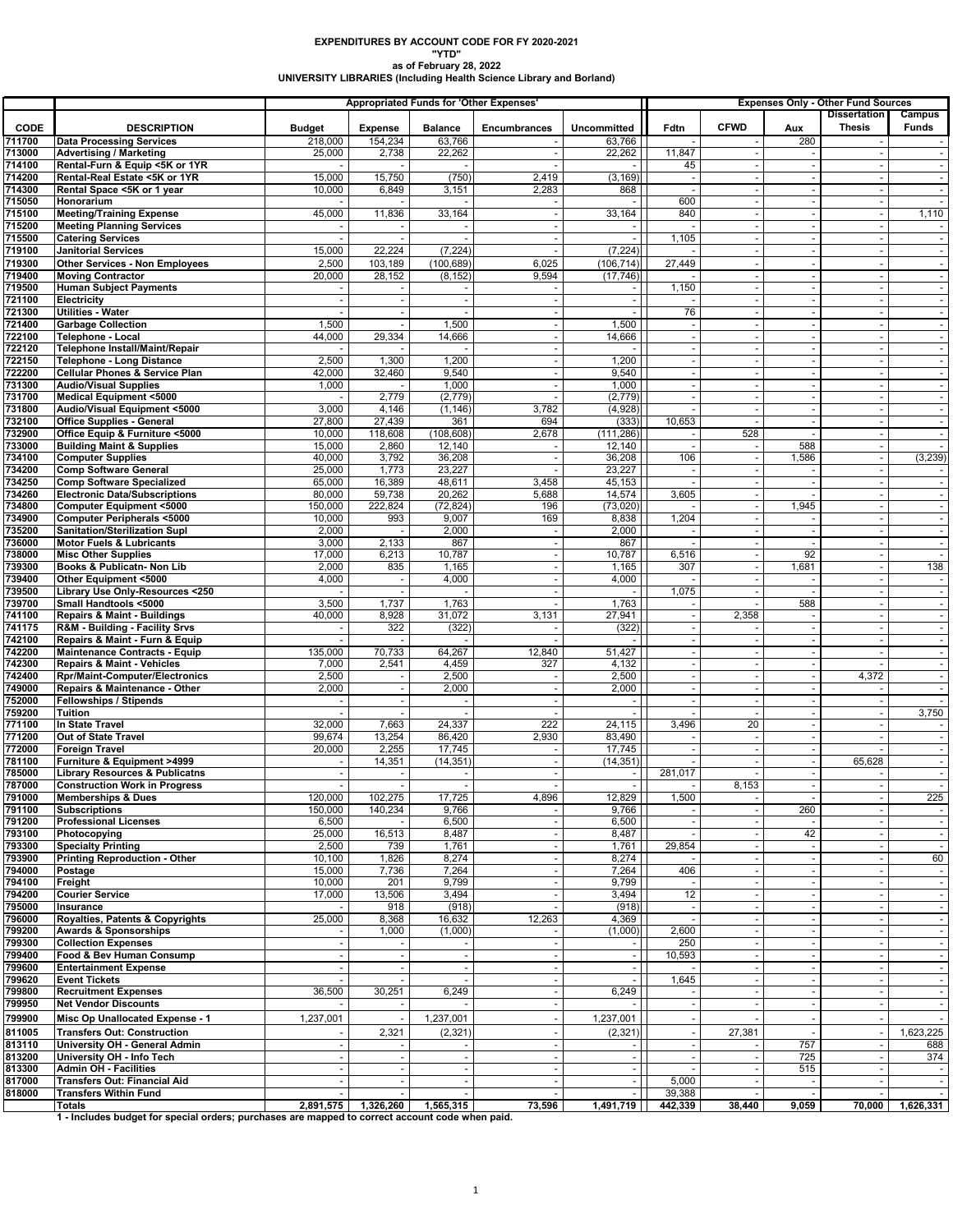## **as of January 31, 2022 UNIVERSITY LIBRARIES EXPENDITURES BY ACCOUNT CODE FOR FY 2020-2021 "YTD"**

|                  |                                                                               |                  |                          | Appropriated Funds for 'Other Expenses' |                                |                          | <b>Expenses Only - Other Fund Sources</b><br><b>Dissertation</b> |                          |                                   |                          |                          |
|------------------|-------------------------------------------------------------------------------|------------------|--------------------------|-----------------------------------------|--------------------------------|--------------------------|------------------------------------------------------------------|--------------------------|-----------------------------------|--------------------------|--------------------------|
| <b>CODE</b>      | <b>DESCRIPTION</b>                                                            | <b>Budget</b>    | <b>Expense</b>           | <b>Balance</b>                          | <b>Encumbrances</b>            | Uncommitted              | Fdtn                                                             | <b>CFWD</b>              | Aux                               | <b>Thesis</b>            | Campus<br><b>Funds</b>   |
| 711700           | <b>Data Processing Services</b>                                               | 218,000          | 130,054                  | 87,946                                  |                                | 87,946                   |                                                                  |                          | 245                               |                          |                          |
| 713000           | <b>Advertising / Marketing</b>                                                | 25,000           | 2,738                    | 22,262                                  |                                | 22,262                   | 11,835                                                           |                          |                                   |                          |                          |
| 714100           | Rental-Furn & Equip <5K or 1YR                                                |                  |                          |                                         |                                |                          | 45                                                               |                          | $\blacksquare$                    |                          |                          |
| 714200<br>714300 | Rental-Real Estate <5K or 1YR<br>Rental Space <5K or 1 year                   | 15,000<br>10,000 | 15,470<br>6,849          | (470)<br>3,151                          | 2,699<br>2,283                 | (3, 169)<br>868          | $\overline{\phantom{a}}$                                         | $\overline{\phantom{a}}$ | $\sim$<br>$\sim$                  | $\overline{\phantom{a}}$ | $\overline{\phantom{a}}$ |
| 715050           | Honorarium                                                                    |                  |                          |                                         |                                |                          | 600                                                              | $\sim$                   | $\blacksquare$                    |                          |                          |
| 715100           | <b>Meeting/Training Expense</b>                                               | 45,000           | 11,382                   | 33,618                                  |                                | 33,618                   | 525                                                              |                          | $\blacksquare$                    |                          | 1,110                    |
| 715200           | <b>Meeting Planning Services</b>                                              |                  |                          |                                         |                                |                          |                                                                  |                          | $\mathbf{r}$                      |                          |                          |
| 715500<br>719100 | <b>Catering Services</b><br><b>Janitorial Services</b>                        | 15,000           | 20,432                   | (5, 432)                                | $\overline{\phantom{a}}$<br>J. | $\sim$<br>(5, 432)       | 1,105                                                            | $\overline{\phantom{a}}$ | $\sim$<br>$\sim$                  | $\overline{\phantom{a}}$ |                          |
| 719300           | <b>Other Services - Non Employees</b>                                         | 2,500            | 103,144                  | (100, 644)                              | 1,570                          | (102, 214)               | 24,717                                                           |                          | $\blacksquare$                    |                          |                          |
| 719400           | <b>Moving Contractor</b>                                                      | 20,000           | 28,152                   | (8, 152)                                | 5,523                          | (13, 675)                |                                                                  |                          | $\blacksquare$                    | $\overline{\phantom{a}}$ |                          |
| 719500           | <b>Human Subject Payments</b>                                                 |                  |                          |                                         | $\overline{\phantom{a}}$       | $-1$                     | 400                                                              |                          | $\blacksquare$                    |                          |                          |
| 721100           | <b>Electricity</b>                                                            |                  |                          |                                         |                                |                          |                                                                  |                          | $\omega$                          |                          |                          |
| 721300<br>721400 | <b>Utilities - Water</b><br><b>Garbage Collection</b>                         | 1,500            | 6                        | 1,494                                   | ÷,                             | 1,494                    | 54                                                               |                          | $\blacksquare$<br>$\mathbf{r}$    |                          |                          |
| 722100           | Telephone - Local                                                             | 44,000           | 25,667                   | 18,333                                  | ÷.                             | 18,333                   | $\sim$                                                           | ÷.                       | $\sim$                            | $\overline{\phantom{a}}$ |                          |
| 722120           | Telephone Install/Maint/Repair                                                |                  |                          |                                         | $\overline{\phantom{a}}$       |                          |                                                                  |                          | $\overline{\phantom{a}}$          |                          |                          |
| 722150           | <b>Telephone - Long Distance</b>                                              | 2,500            | 1,097                    | 1,403                                   | ÷.                             | 1,403                    |                                                                  |                          | $\omega$                          |                          |                          |
| 722200           | <b>Cellular Phones &amp; Service Plan</b>                                     | 42,000           | 28,743                   | 13,257                                  | $\overline{\phantom{a}}$       | 13,257                   | $\sim$                                                           |                          | $\blacksquare$                    |                          |                          |
| 731300<br>731700 | <b>Audio/Visual Supplies</b><br><b>Medical Equipment &lt;5000</b>             | 1,000            | 2,779                    | 1,000<br>(2,779)                        | ÷,<br>÷,                       | 1,000<br>(2,779)         | $\sim$                                                           |                          | $\mathbf{r}$<br>$\sim$            |                          |                          |
| 731800           | Audio/Visual Equipment <5000                                                  | 3,000            | 4,146                    | (1, 146)                                | ÷.                             | (1, 146)                 |                                                                  |                          | $\blacksquare$                    | $\overline{\phantom{a}}$ | $\overline{\phantom{a}}$ |
| 732100           | <b>Office Supplies - General</b>                                              | 27,800           | 23,419                   | 4,381                                   | 75                             | 4,306                    | 10,406                                                           |                          | $\sim$                            |                          |                          |
| 732900           | Office Equip & Furniture <5000                                                | 10,000           | 118,033                  | (108, 033)                              | 1,890                          | (109, 923)               |                                                                  | 528                      | $\sim$                            |                          |                          |
| 733000           | <b>Building Maint &amp; Supplies</b>                                          | 15,000           | 2,562                    | 12,438                                  |                                | 12,438                   |                                                                  |                          | 588                               |                          |                          |
| 734100<br>734200 | <b>Computer Supplies</b><br><b>Comp Software General</b>                      | 40,000<br>25,000 | 3,242<br>1,773           | 36,758<br>23,227                        | $\overline{\phantom{a}}$       | 36,758<br>23,227         | 76                                                               | $\overline{\phantom{a}}$ | 1,321<br>$\overline{\phantom{a}}$ | $\overline{\phantom{a}}$ |                          |
| 734250           | <b>Comp Software Specialized</b>                                              | 65,000           | 14,249                   | 50,751                                  | 3,458                          | 47,293                   |                                                                  |                          | $\blacksquare$                    |                          |                          |
| 734260           | <b>Electronic Data/Subscriptions</b>                                          | 80,000           | 57,850                   | 22,150                                  | 7,306                          | 14,844                   | 3,585                                                            |                          | $\sim$                            |                          | $\blacksquare$           |
| 734800           | Computer Equipment <5000                                                      | 150,000          | 222,745                  | (72, 745)                               |                                | (72, 745)                |                                                                  |                          | 566                               |                          |                          |
| 734900<br>735200 | <b>Computer Peripherals &lt;5000</b><br>Sanitation/Sterilization Supl         | 10,000<br>2,000  | 993                      | 9,007<br>2,000                          | 169                            | 8,838<br>2,000           | 1,204                                                            |                          | $\sim$<br>$\blacksquare$          | $\overline{\phantom{a}}$ |                          |
| 736000           | <b>Motor Fuels &amp; Lubricants</b>                                           | 3,000            | 1,834                    | 1,166                                   |                                | 1,166                    |                                                                  |                          | $\overline{\phantom{a}}$          |                          | $\overline{\phantom{a}}$ |
| 738000           | <b>Misc Other Supplies</b>                                                    | 17,000           | 3,096                    | 13,904                                  | $\overline{\phantom{a}}$       | 13,904                   | 2,142                                                            |                          | 92                                |                          |                          |
| 739300           | Books & Publicatn- Non Lib                                                    | 2,000            | 417                      | 1,583                                   | J.                             | 1,583                    | 86                                                               |                          | 1,670                             |                          | 138                      |
| 739400           | Other Equipment <5000                                                         | 4,000            | $\overline{\phantom{a}}$ | 4,000                                   | ÷.                             | 4,000                    |                                                                  | $\overline{\phantom{a}}$ | $\sim$                            | $\overline{\phantom{a}}$ |                          |
| 739500<br>739700 | Library Use Only-Resources <250<br>Small Handtools <5000                      | 3,500            | 1,692                    | 1,808                                   | $\overline{\phantom{a}}$<br>÷, | 1,808                    | 1,075                                                            |                          | ÷,<br>588                         |                          |                          |
| 741100           | <b>Repairs &amp; Maint - Buildings</b>                                        | 40,000           | 8,928                    | 31,072                                  | $\overline{\phantom{a}}$       | 31,072                   | $\blacksquare$                                                   | 2,358                    | $\overline{\phantom{a}}$          | $\overline{\phantom{a}}$ | $\blacksquare$           |
| 741175           | R&M - Building - Facility Srvs                                                |                  |                          |                                         | ÷,                             |                          |                                                                  |                          | $\blacksquare$                    |                          |                          |
| 742100           | Repairs & Maint - Furn & Equip                                                |                  |                          |                                         |                                |                          |                                                                  |                          | $\omega$                          |                          |                          |
| 742200<br>742300 | <b>Maintenance Contracts - Equip</b><br><b>Repairs &amp; Maint - Vehicles</b> | 135,000<br>7,000 | 69,752<br>2,525          | 65,248<br>4,475                         | 13,597<br>343                  | 51,651<br>4,133          |                                                                  |                          | $\blacksquare$<br>$\omega$        |                          | $\overline{\phantom{a}}$ |
| 742400           | <b>Rpr/Maint-Computer/Electronics</b>                                         | 2,500            |                          | 2,500                                   |                                | 2,500                    |                                                                  |                          | $\blacksquare$                    |                          |                          |
| 749000           | Repairs & Maintenance - Other                                                 | 2,000            |                          | 2,000                                   | $\overline{\phantom{a}}$       | 2,000                    |                                                                  |                          | $\blacksquare$                    |                          |                          |
| 752000           | <b>Fellowships / Stipends</b>                                                 |                  | $\sim$                   |                                         | ÷.                             | $\sim$                   | $\sim$                                                           | ÷.                       | $\sim$                            | $\overline{\phantom{a}}$ | $\sim$                   |
| 759200<br>771100 | <b>Tuition</b><br>In State Travel                                             | 32,000           | 7,095                    | 24,905                                  | 222                            | 24,683                   | 3,496                                                            | 20                       | $\sim$<br>$\blacksquare$          |                          | 3,750                    |
| 771200           | Out of State Travel                                                           | 99,674           | 11,508                   | 88,166                                  | 3,558                          | 84,608                   |                                                                  | ÷.                       | $\blacksquare$                    | $\overline{\phantom{a}}$ | $\blacksquare$           |
| 772000           | <b>Foreign Travel</b>                                                         | 20,000           | 1,365                    | 18,635                                  |                                | 18,635                   |                                                                  |                          | $\sim$                            |                          |                          |
| 781100           | Furniture & Equipment >4999                                                   |                  |                          |                                         | 14,351                         | (14, 351)                |                                                                  |                          | $\sim$                            | $\overline{\phantom{a}}$ |                          |
| 785000           | <b>Library Resources &amp; Publicatns</b>                                     |                  | $\overline{\phantom{a}}$ |                                         |                                | $-1$                     | 136,643                                                          |                          | $\blacksquare$                    |                          | $\overline{\phantom{a}}$ |
| 787000<br>791000 | <b>Construction Work in Progress</b><br><b>Memberships &amp; Dues</b>         | 120,000          | 58,187                   | 61,813                                  | 4,896                          | 56,917                   | 1,500                                                            | 8,153                    | $\blacksquare$                    |                          |                          |
| 791100           | <b>Subscriptions</b>                                                          | 150,000          | 140,234                  | 9,766                                   |                                | 9,766                    |                                                                  |                          | 260                               |                          |                          |
| 791200           | <b>Professional Licenses</b>                                                  | 6,500            |                          | 6,500                                   |                                | 6,500                    | $\sim$                                                           |                          |                                   | ÷.                       |                          |
| 793100           | Photocopying                                                                  | 25,000           | 14,726                   | 10,274                                  |                                | 10,274                   |                                                                  |                          | 33                                |                          |                          |
| 793300<br>793900 | <b>Specialty Printing</b><br><b>Printing Reproduction - Other</b>             | 2,500<br>10,100  | 640<br>1,826             | 1,860<br>8,274                          | $\overline{a}$                 | 1,860<br>8,274           | 27,948                                                           |                          | $\omega$<br>$\sim$                |                          | 60                       |
| 794000           | Postage                                                                       | 15,000           | 7,033                    | 7,967                                   |                                | 7,967                    | 406                                                              |                          | $\sim$                            |                          |                          |
| 794100           | Freight                                                                       | 10,000           | 169                      | 9,831                                   | $\overline{\phantom{a}}$       | 9,831                    |                                                                  |                          | $\sim$                            |                          |                          |
| 794200           | <b>Courier Service</b>                                                        | 17,000           | 12,340                   | 4,660                                   |                                | 4,660                    | 12                                                               |                          | $\sim$                            |                          | $\overline{\phantom{a}}$ |
| 795000<br>796000 | Insurance<br>Royalties, Patents & Copyrights                                  | 25,000           | 918<br>7,886             | (918)<br>17,114                         | 12,745                         | (918)<br>4,369           |                                                                  |                          | $\sim$<br>$\blacksquare$          |                          |                          |
| 799200           | <b>Awards &amp; Sponsorships</b>                                              |                  | 1,000                    | (1,000)                                 |                                | (1,000)                  | 2,600                                                            |                          | $\blacksquare$                    |                          |                          |
| 799300           | <b>Collection Expenses</b>                                                    |                  |                          |                                         |                                | $\sim$                   | 250                                                              |                          | $\sim$                            |                          |                          |
| 799400           | Food & Bev Human Consump                                                      |                  |                          |                                         |                                | $-1$                     | 10,170                                                           |                          | $\sim$                            |                          |                          |
| 799600           | <b>Entertainment Expense</b>                                                  |                  |                          |                                         |                                | $-1$                     |                                                                  |                          | $\blacksquare$                    |                          |                          |
| 799620<br>799800 | <b>Event Tickets</b><br><b>Recruitment Expenses</b>                           | 36,500           | 23,664                   | 12,836                                  | $\overline{\phantom{a}}$       | 12,836                   | 1,645                                                            |                          | $\sim$<br>$\blacksquare$          |                          |                          |
| 799950           | <b>Net Vendor Discounts</b>                                                   |                  |                          |                                         | $\sim$                         |                          |                                                                  |                          | $\sim$                            |                          |                          |
| 799900           | Misc Op Unallocated Expense - 1                                               | 1,237,001        |                          | 1,237,001                               | ÷.                             | 1,237,001                |                                                                  |                          | $\sim$                            |                          | $\overline{\phantom{a}}$ |
| 811005           | <b>Transfers Out: Construction</b>                                            |                  | 2,458                    | (2, 458)                                |                                | (2, 458)                 |                                                                  | 27,381                   | $\sim$                            |                          | 1,623,225                |
| 813110           | University OH - General Admin                                                 |                  |                          |                                         |                                |                          |                                                                  |                          | 757                               |                          | 688                      |
| 813200           | University OH - Info Tech                                                     |                  |                          |                                         |                                | $\overline{\phantom{a}}$ |                                                                  |                          | 725                               |                          | 374                      |
| 813300           | <b>Admin OH - Facilities</b>                                                  |                  |                          |                                         | $\overline{\phantom{a}}$       | $\sim$                   |                                                                  |                          | 515                               |                          |                          |
| 817000<br>818000 | <b>Transfers Out: Financial Aid</b><br><b>Transfers Within Fund</b>           |                  | $\sim$                   | $\sim$                                  | $\sim$                         | $-1$<br>$-1$             | 5,000<br>36,388                                                  |                          | $\overline{\phantom{a}}$          |                          | $\overline{\phantom{a}}$ |
|                  | <b>Totals</b>                                                                 | 2,891,575        | 1,204,818                | 1,686,757                               | 74,684                         | 1,612,073                | 283,913                                                          | 38,440                   | 7,360                             |                          | 1,629,345                |
|                  |                                                                               |                  |                          |                                         |                                |                          |                                                                  |                          |                                   |                          |                          |

**1 - Includes budget for special orders; purchases are mapped to correct account code when paid.**